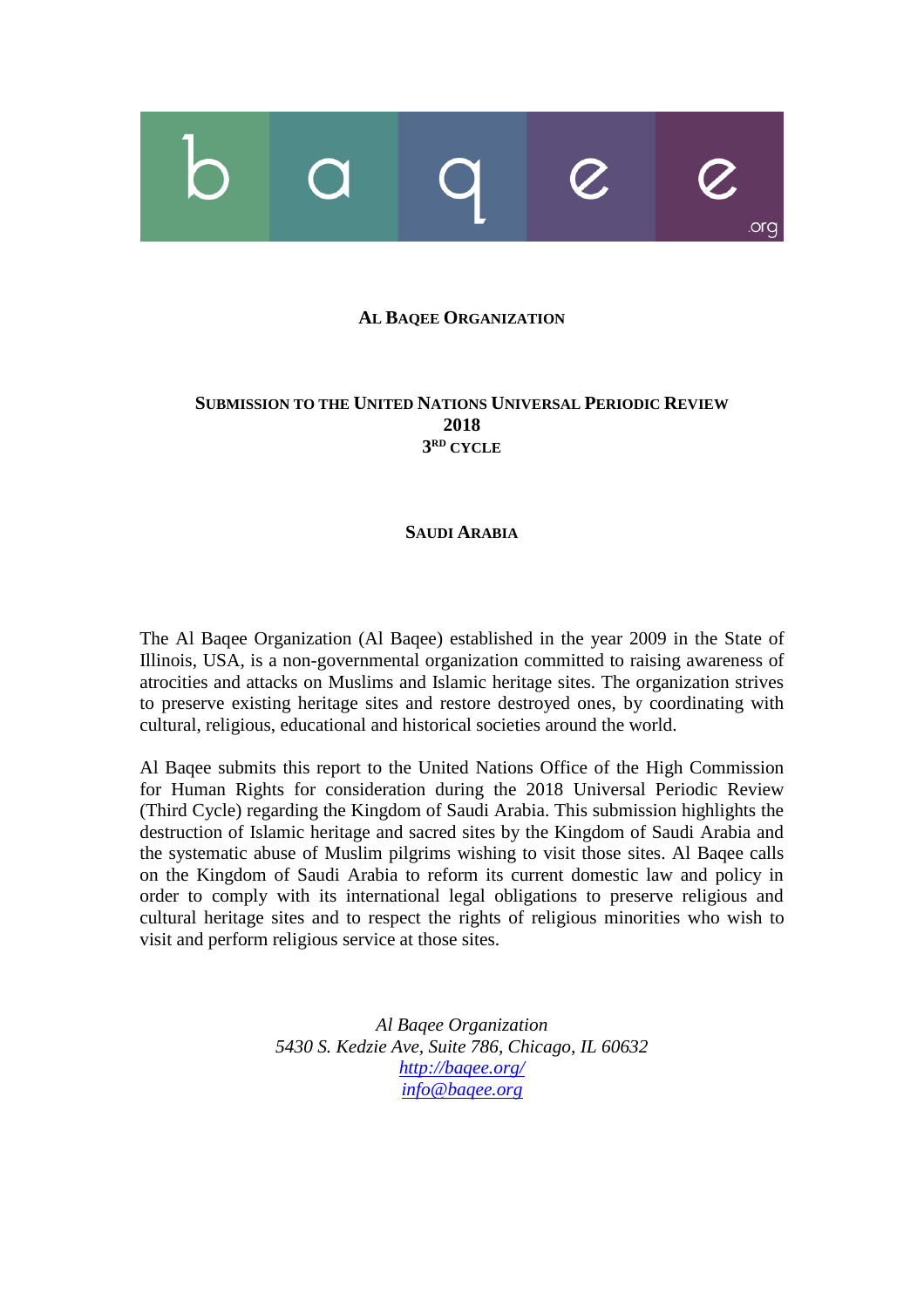## **Background**

- 1. Systematic persecution of religious minorities by the Kingdom of Saudi Arabia (KSA, "Saudi Arabia" or "the Kingdom") is a fact that is welldocumented by credible sources.<sup>1</sup> This submission focuses on an often overlooked aspect of religious intolerance which infringes on the human rights of individuals not only in Saudi Arabia, but around the world. Saudi Arabia's past, current, and planned destruction of cemeteries, shrines, and other historic sites threatens to eradicate Islamic heritage sites of significance to millions of Muslims around the world. In addition, the Kingdom denies Muslim pilgrims who visit Mecca and Medina the opportunity to visit these sites, and systematically abuses pilgrims who attempt to pay respects there.
- 2. Saudi Arabia is the home to Islam's most important cities, Mecca and Medina. These two cities, along with a number of other holy sites around the country, are of crucial importance not only to Muslims but many people across the globe for their historical, cultural and religious significance.
- 3. The Kingdom of Saudi Arabia is a monarchy and its legal system is based on the government's interpretation of Sharia law. Sunni Islam is the official religion and the government privileges its own interpretation of "Wahhabism" over all other interpretations. There is no legal recognition or protection of freedom of religion by the government. To the contrary, KSA has displayed a pattern of systematic prejudice and discrimination against religious minorities, including Shia Muslims, <sup>2</sup> who represent approximately ten to fifteen percent of the population.<sup>3</sup> The government restricts most forms of public and private religious expression inconsistent with its particular interpretation of Wahhabi Islam<sup>4</sup>.
- 4. In an effort to promote a Wahhabi interpretation of Islam that promotes intolerance and prohibits visiting holy shrines and tombs, KSA has destroyed many sites of religious significance to many Muslims. Research estimates that more than 90 per cent of Saudi Arabia's historical landmarks and archaeological heritage have already been demolished and that the destructions have increased over the last few years. While many Muslims have been outraged by the destructions, it is alleged that these actions have engendered a greater affront to the Shia, Barelvi (Sunni) and Sufi communities, as pilgrimages and visitations to the resting places of the Prophet's companions and early Imams are for them customary religious

 $\overline{\phantom{a}}$ 

<sup>1</sup> *See, e.g.,* International Religious Freedom 2017 Annual Report, United States Commission on International Freedom, April 2017 (hereinafter "IRF 2017 Annual Report") , available at [http://www.uscirf.gov/sites/default/files/2017.USCIRFAnnualReport.pdf,](http://www.uscirf.gov/sites/default/files/2017.USCIRFAnnualReport.pdf) p. 77- 83; *see also generally,* Saudi Arabia 2016 International Religious Freedom Report, United States Department of State, 2016 (hereinafter "SA 2016 IRF Report") , available at [https://www.state.gov/documents/organization/269156.pdf.](https://www.state.gov/documents/organization/269156.pdf)

<sup>2</sup> IRF 2017 Annual Report at p. 77

<sup>3</sup> SA 2016 IRF Report at pg. 3

<sup>4</sup> IRF 2017 Annual Report at p. 77.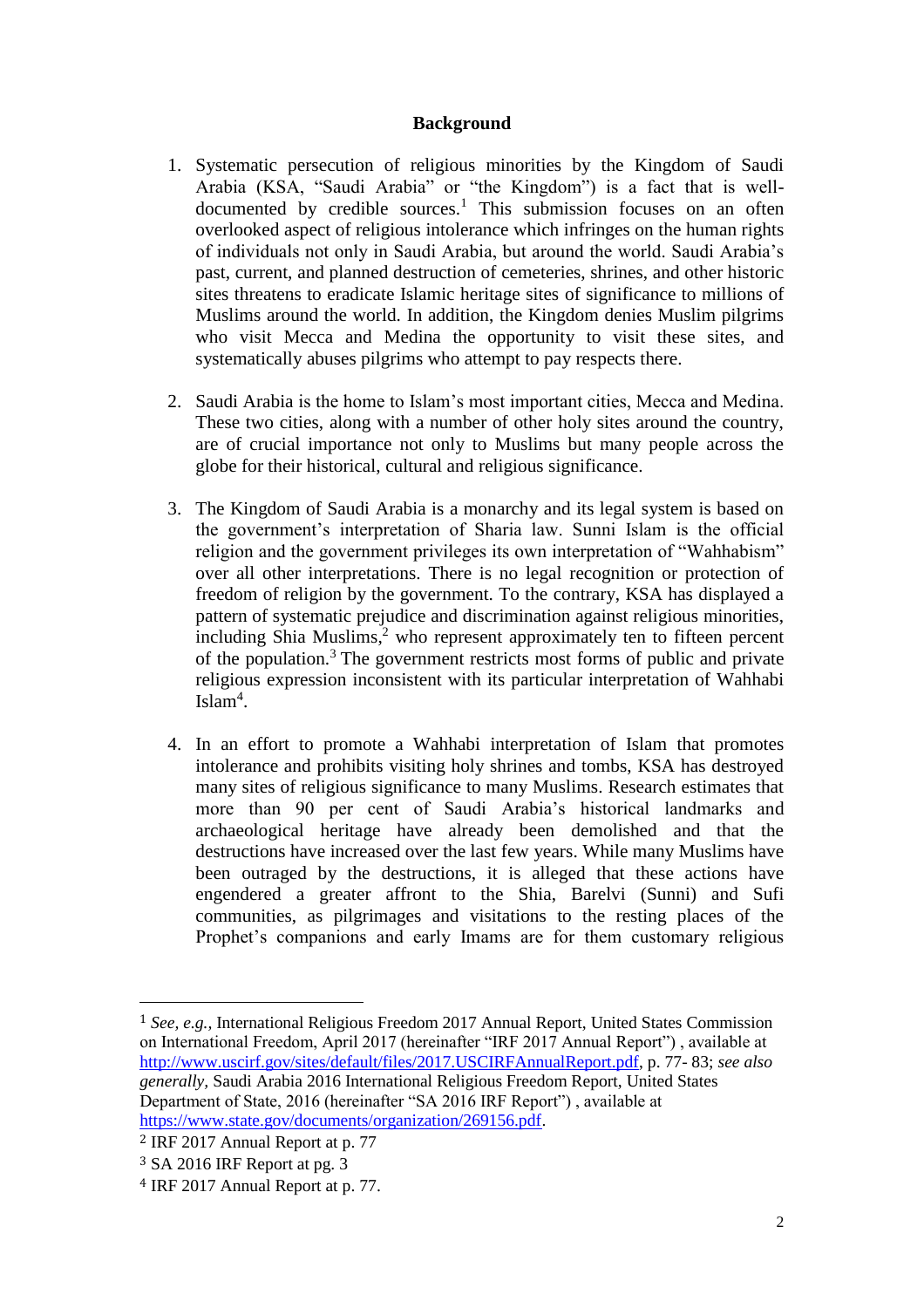practices.<sup>5</sup> Such destruction of heritage sites by the Kingdom is similar to the tactics of various terrorist organizations condemned by the United Nations.<sup>6</sup> The Director-General of UNESCO, Irina Bokova, has stated that cultural heritage sites are symbols of unity: "Violent extremists know this, and that is why they seek to destroy it."<sup>7</sup>

5. This systematic destruction of cultural heritage and denial of religious freedoms violates fundamental norms of international human rights law. Accordingly, Saudi Arabia must reform its domestic law and policy to restore and preserve historical landmarks and religious sites of significance to Shia and other Muslim minorities. In addition, Saudi Arabia must ensure the rights of all Muslims to visit these sites without fear of verbal and physical abuse.

# **Relevant International Legal Obligations**

- 6. Saudi Arabia is a member of the United Nations and is therefore bound by the Charter of the United Nations. Article 55 states that "the United Nations shall promote: […] c. universal respect for, and observance of, human rights and fundamental freedoms for all without distinction as to race, sex, language, or religion." By virtue of its membership, Saudi Arabia shall be committed to uphold universal human rights standards, including those set forth in the Universal Declaration of Human Rights (UDHR), which are recognized as norms of customary international law.<sup>8</sup>
- 7. The International Covenant on Civil and Political Rights (ICCPR) elaborates upon the human rights standards set forth in the UDHR. The terms of the ICCPR provide guidance as to the content of the fundamental rights that Saudi Arabia is obligated to respect.<sup>9</sup> Both the UDHR and the ICCPR promote rights that have a universally binding character. Articles 18 of both the UDHR and the ICCPR guarantee the right to freedom of thought, conscience and religion. Saudi Arabia is also a member of the Human Rights Council. In this capacity, Saudi Arabia "shall uphold the highest standards in the promotion and protection of human rights".<sup>10</sup>

<https://www.un.org/press/en/2017/sc12764.doc.htm> .

 $\overline{a}$ 

<sup>5</sup> Communication regarding the destruction of sites of religious, historical, and cultural importance in Saudi Arabia, AL SAU 7/2015, United Nations Office of the High Commissioner for Human Rights, 14 October 2015, available at

[https://spdb.ohchr.org/hrdb/31st/public\\_-\\_AL\\_Saudi\\_Arabia\\_14.10.15\\_\(7.2015\).pdf,](https://spdb.ohchr.org/hrdb/31st/public_-_AL_Saudi_Arabia_14.10.15_(7.2015).pdf) pg. 3. <sup>6</sup> *See* UN Security Council Resolution 2347 (2017) condemning the unlawful destruction of cultural heritage, religious sites and artefacts, and the smuggling of cultural property by terrorist groups during armed conflict, affirming that such attacks might constitute a war crime and must be brought to justice. Available at

<sup>7</sup> *Id.*

<sup>8</sup> Saudi Arabia 1997 Report, International Human Rights Standards, Human Rights Watch, 1997, available at [https://www.hrw.org/reports/1997/saudi/Saudi-07.htm.](https://www.hrw.org/reports/1997/saudi/Saudi-07.htm) <sup>9</sup> *Id.*

<sup>10</sup> United Nations General Assembly Resolution 60/251, A/RES/60/251, 3 Apr. 2006, available at [http://www2.ohchr.org/english/bodies/hrcouncil/docs/A.RES.60.251\\_En.pdf,](http://www2.ohchr.org/english/bodies/hrcouncil/docs/A.RES.60.251_En.pdf) para. 9.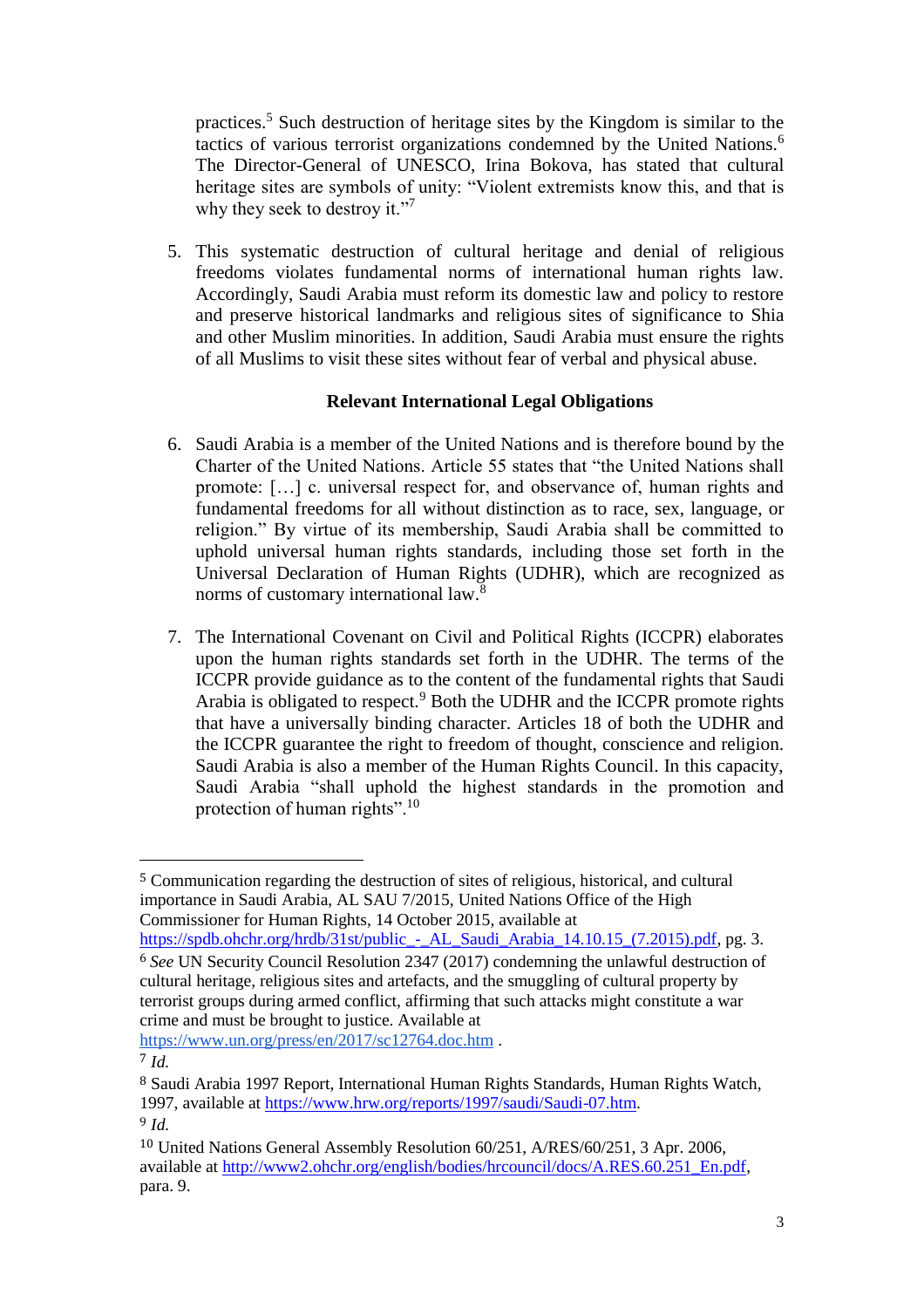#### **Destruction of Cultural Heritage**

- 8. Since 1925, the government of Saudi Arabia has systematically demolished numerous mosques, graves, shrines, and sites of religious, historical and cultural importance in the country, including sites in Jeddah, Medina, Mecca, al-Khobar, Awamiyah, and the site of the battle of Uhud (Jabal Uhud). Those destructions are part of an effort by the government to prevent visits to graves and shrines of Islamic historical figures, a practice deemed incompatible with the current Wahhabi interpretation of Islam. Religious edicts ("fatwahs") have been issued by government-endorsed clerics who claim that destroying these landmarks is necessary to prevent what they have labeled as "idolatry".<sup>11</sup> Extremist followers of Wahhabi beliefs have issued similar fatwahs to destroy buildings, terrorize populations and kill so-called "non-believers".
- 9. This long standing policy and practice of systematic destruction of religious, historical and cultural sites in Saudi Arabia prevents people from exercising their right to maintain and visit places of worship, and to enjoy and access cultural heritage. For example, the house of the Prophet's first wife, Khadijah, has made way for [public toilets.](http://www.nytimes.com/2014/10/01/opinion/the-destruction-of-mecca.html) A [Hilton hotel](http://www.theguardian.com/artanddesign/2012/oct/23/mecca-architecture-hajj1) now stands on the site of the house of Islam's first caliph, Abu Bakr. <sup>12</sup>
- 10. Recently, the pace and scope of destruction has increased exponentially. In the last decade dozens of heritage sites in Mecca have been bulldozed to accommodate the growth of skyscrapers that tower over the Masjid al-Haram and are filled with a myriad of shopping malls and five-star residences.<sup>13</sup> For example, in 2014, the house of Hamza (the Prophet Muhammad's uncle) was flattened to make way for a luxury hotel. $14$
- 11. Beyond the preservation and safeguard of an object or a manifestation in itself, there is the need to take into account the rights of individuals and groups in relation to such object or manifestation.<sup>15</sup> As a member of the United Nations and the Human Rights Council, Saudi Arabia must respect the rights protected by the UDHR and the ICCPR, including the freedom of thought, conscience and religion. By intentionally destroying those sites and preventing people from visiting them, Saudi Arabia is imposing on every non-Wahabi individual

<sup>13</sup> Jerome Taylor, *The Photos Saudi Arabia doesn't want seen -- and Proof Islam's Most Holy Relics are Being Demolished in Mecca*, INDEPENDENT, Mar. 15, 2013, available at [\(http://www.independent.co.uk/news/world/middle-east/the-photos-saudi-arabia-doesnt-want](http://www.independent.co.uk/news/world/middle-east/the-photos-saudi-arabia-doesnt-want-seen-and-proof-islams-most-holy-relics-are-being-demolished-in-8536968.html)[seen-and-proof-islams-most-holy-relics-are-being-demolished-in-8536968.html\)](http://www.independent.co.uk/news/world/middle-east/the-photos-saudi-arabia-doesnt-want-seen-and-proof-islams-most-holy-relics-are-being-demolished-in-8536968.html)

 $\overline{\phantom{a}}$ 

[ny.un.org/doc/UNDOC/GEN/N16/254/44/PDF/N1625444.pdf?OpenElement,](https://documents-dds-ny.un.org/doc/UNDOC/GEN/N16/254/44/PDF/N1625444.pdf?OpenElement) para. 53.

<sup>11</sup> Communication regarding the destruction of sites of religious, historical, and cultural importance in Saudi Arabia, AL SAU 7/2015, United Nations Office of the High Commissioner for Human Rights, 14 Oct. 2015, available at

[https://spdb.ohchr.org/hrdb/31st/public\\_-\\_AL\\_Saudi\\_Arabia\\_14.10.15\\_\(7.2015\).pdf,](https://spdb.ohchr.org/hrdb/31st/public_-_AL_Saudi_Arabia_14.10.15_(7.2015).pdf) pg. 3. <sup>12</sup> Carla Power, *Saudi Arabia Bulldozes Over its Heritage*, TIME, Nov. 11, 2014, available at <http://time.com/3584585/saudi-arabia-bulldozes-over-its-heritage/>

<sup>14</sup> Power, *supra* n. 12

<sup>15</sup> Report of the Special Rapporteur in the Field of Cultural Rights, A/71/317, 9 Aug. 2016, available at [https://documents-dds-](https://documents-dds-ny.un.org/doc/UNDOC/GEN/N16/254/44/PDF/N1625444.pdf?OpenElement)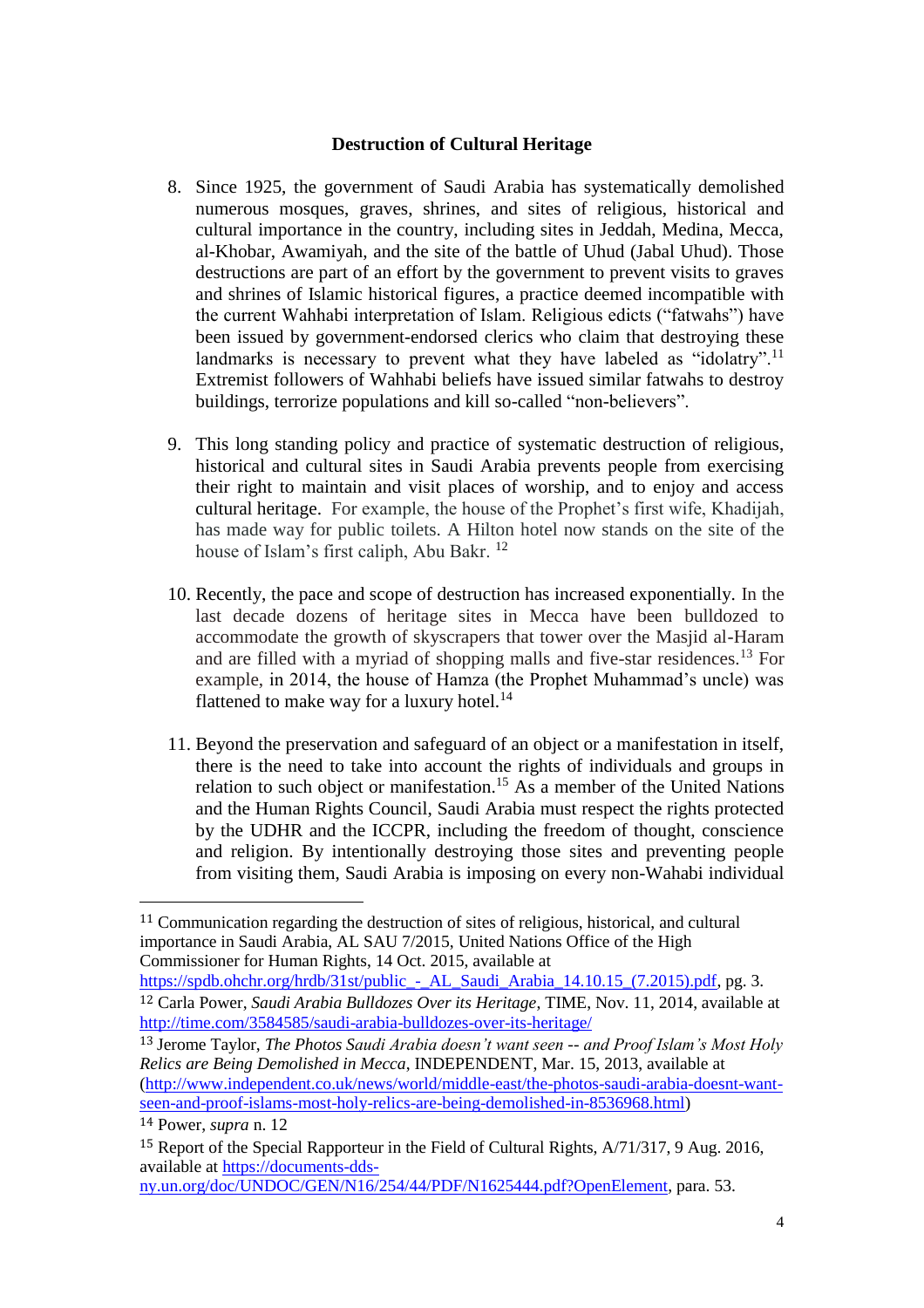a particular view of Islam, thereby violating the freedom to choose one's own religious beliefs.

12. Article 27 of the UDHR guarantees the right to freely participate in the cultural life of the community. "The right of access to and enjoyment of cultural heritage includes the right of individuals and collectivities to, inter alia, know, understand, enter, visit, make use of, maintain, exchange elements of and develop cultural heritage".<sup>16</sup> This right extends not only to those who view particular cemeteries or shrines as religiously significant, but also to those who appreciate the cultural, historical, archeological, or anthropological significance of these landmarks – whether Muslim or not. Thus, Saudi Arabia's systematic destruction of heritage sites not only curtails the ability of individuals to freely exercise their religion, but also infringes upon the cultural rights of millions of Muslims and non-Muslims around the world.

#### **Discrimination Against non-Wahhabi Pilgrims**

- 13. Saudi Arabia's long-established pattern of discrimination against religious minorities violates the above-mentioned international norms of freedom of religion in many ways. Of particular concern to Al Baqee organization is the systemic harassment and abuse of pilgrims visiting Saudi Arabia for Hajj or other Islamic worship such as visiting gravesites at Baqee cemetery. Al Baqee has received numerous reports of such abuse, and recently conducted interviews with the victims to document their experiences. Summaries of these interviews are annexed hereto as Incident Report #s 1-13.
- 14. Saudi religious police aggressively police sites of significance to Shia Muslims, in order to prevent them from performing rituals of commemorating special holidays and making visits to graves.<sup>17</sup> Individuals who attempt to put their hands on the graves of important religious personalities when praying (which is important to some Muslims, including Shias) are prevented from doing so. Pilgrims on Hajj who attempt to visit Baqee cemetery are prevented from visiting graves and are not allowed to recite supplications there. Visitors are often prevented from entering the Baqee cemetery<sup>18</sup>. Women are entirely prohibited from entering most religious sites.<sup>19</sup>
- 15. Non-Wahhabi pilgrims and women are routinely subject to verbal and physical abuse by Saudi police if they attempt to perform religious rites at certain sites. Individuals reported being insulted<sup>20</sup>, threatened<sup>21</sup>, pushed<sup>22</sup>,

 $\overline{\phantom{a}}$ 

<sup>16</sup> *Id.* at para. 14.

<sup>17</sup> *Denied Dignity: Systematic Discrimination and Hostility toward Saudi Shia Citizens*, Human Rights Watch, Sept. 3, 2009, available at [https://www.hrw.org/report/2009/09/03/denied-dignity/systematic-discrimination-and](https://www.hrw.org/report/2009/09/03/denied-dignity/systematic-discrimination-and-hostility-toward-saudi-shia-citizens)[hostility-toward-saudi-shia-citizens.](https://www.hrw.org/report/2009/09/03/denied-dignity/systematic-discrimination-and-hostility-toward-saudi-shia-citizens)

<sup>18</sup>*See, e.g.,* Incident Report # 8, annexed hereto.

<sup>19</sup>*See* Incident Report #s 6, 11, and 12, annexed hereto.

<sup>20</sup> *See* Incident Report #s 1, 2, 3, 4, 8, 10, 12, and 13, annexed hereto.